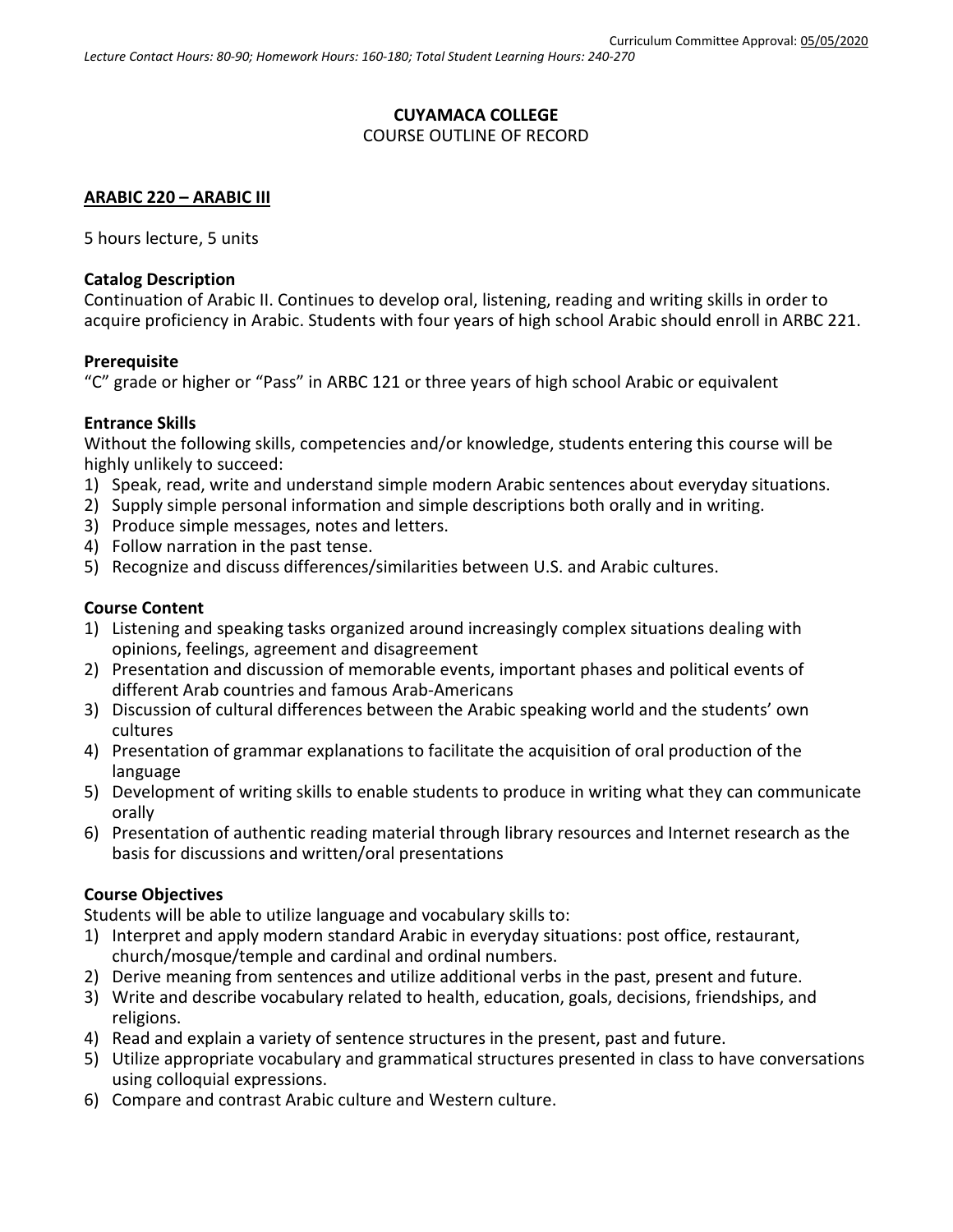# **Method of Evaluation**

A grading system will be established by the instructor and implemented uniformly. Grades will be based on demonstrated proficiency in subject matter determined by multiple measurements for evaluation, one of which must be essay exams, skills demonstration or, where appropriate, the symbol system.

- 1) Written and oral exams that require students to demonstrate the ability to read, write and speak with Arabic sound system, vocabulary and grammar presented in class with increased complexity.
- 2) Written assignments in which students utilize appropriate vocabulary and grammar presented in class with increased complexity.
- 3) Oral presentations in which students demonstrate the ability to communicate information studied in class.
- 4) Comprehensive oral and written final exam that measures students' ability to utilize appropriate vocabulary and grammatical structures studied in class.

# **Special Materials Required of Student**

None

#### **Minimum Instructional Facilities**

Smart classroom with bulletin board, maps, target language maps, cassette recorder, video camera

#### **Method of Instruction**

- 1) Lecture and discussion
- 2) Presentation of communicative activities and supporting target language structures
- 3) Paired and group activities

#### **Out-of-Class Assignments**

- 1) Preparation for oral presentations
- 2) Reading assignments
- 3) Written assignments

# **Texts and References**

- 1) Required (representative example): Brustad, Kristen el al. *Al-Kitaab fii Taallum Al-Arabiyya, Part One with DVD*. 3rd edition. Georgetown University, 2011. *Al-kitaab part one, third edition bundle* (Book + DVD + Website Access Card), Georgetown University, 2014.
- 2) Supplemental: Arabic/English dictionary

# **Exit Skills**

Students having successfully completed this course exit with the following skills, competencies and/or knowledge:

- 1) Go beyond expressing "survival" needs in the immediate environment; express in greater detail areas such as money matters, professions and occupations, health, social activities.
- 2) Ask and give directions, use culturally appropriate greetings, introductions, accepting and refusing invitations, with an expanded repertoire of courtesy formulas, as well as the ability to talk about self, personal preferences and activities in more detail, provide descriptions, and participate more in conversations at a greater comfort level.
- 3) Read, write and translate standard Arabic.
- 4) Apply vocabulary and discuss art and culture; the environment and social life, relationships, stages in one's life; professions and jobs; news of the day, government and civic responsibilities; travel abroad and where to stay.
- 5) Recognize and discuss differences/similarities between U.S. and various Arabic-speaking people.
- 6) Develop an increased awareness of cultural norms, values and culturally relevant and appropriate customs and events.